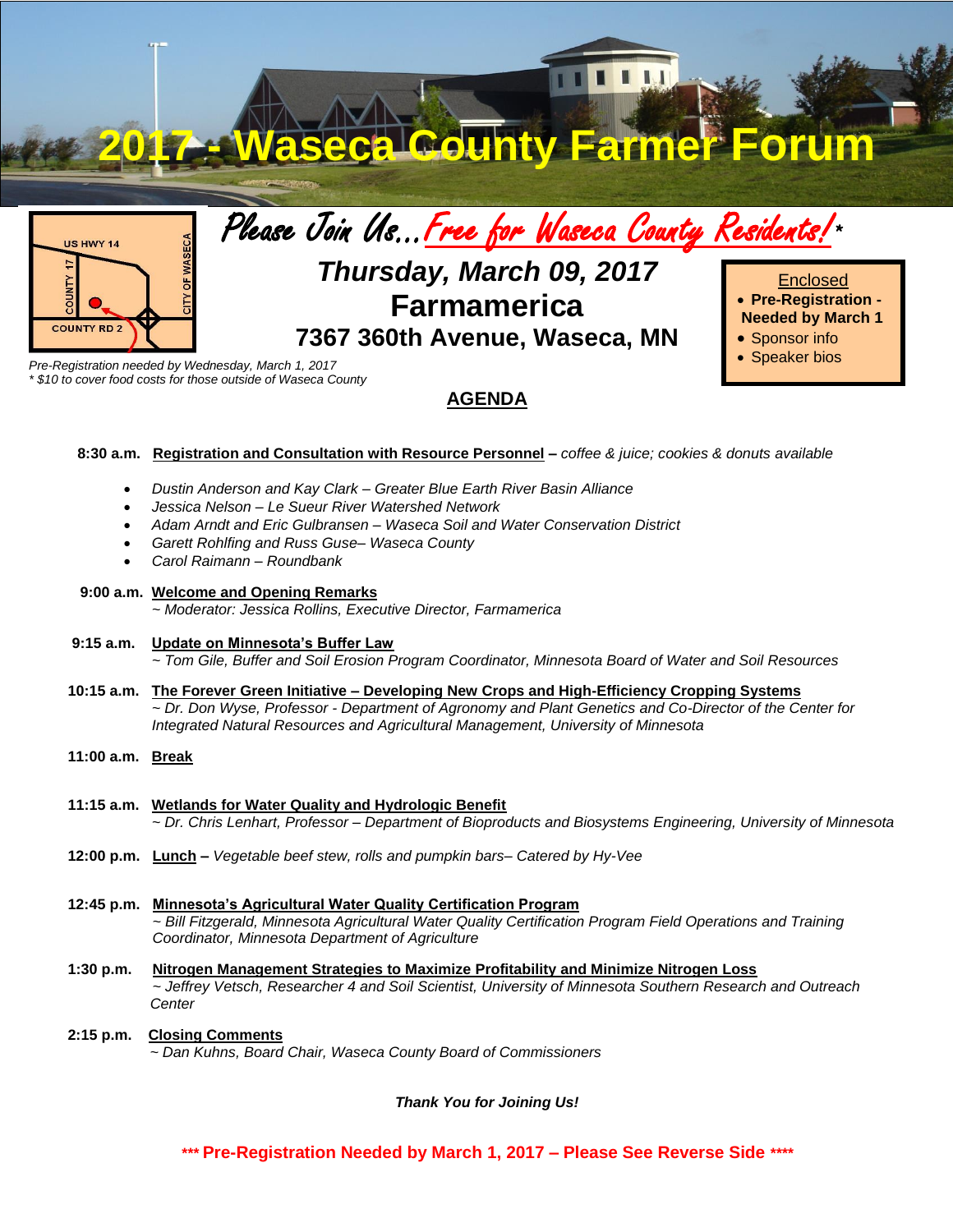| <b>FARMER FORUM PRE-REGISTRATION FORM</b> |                                                                                     |
|-------------------------------------------|-------------------------------------------------------------------------------------|
| <b>NAME:</b><br><b>ADDRESS:</b>           | I / WE WILL ATTEND:<br><b>MORNING SESSIONS</b>                                      |
| <b>PHONE NUMBER:</b>                      | LUNCH - please pre-register<br>each person attending lunch<br>with name and address |
| <b>EMAIL:</b>                             | <b>AFTERNOON SESSIONS</b>                                                           |

Detach Form Above and Mail to: Waseca County Planning & Zoning, 300 N State St, Waseca, MN 56093 **Or** pre-register by phone: Call Shelley Hyatt at 507-835-0653 (voicemail 24/7) **Or** send email: [Shelley.Hyatt@co.waseca.mn.us](mailto:Shelley.Hyatt@co.waseca.mn.us)

**Pre-Registration Deadline ~ Wednesday, March 1, 2017 Catered food order based on number of guests pre-registered. Food accommodations will be made as much as possible for guests who haven't pre-registered. We apologize for any inconvenience resulting from lunch availability for walk-ins that day.**

*Thank you!* 

# *Program Sponsors*



Resources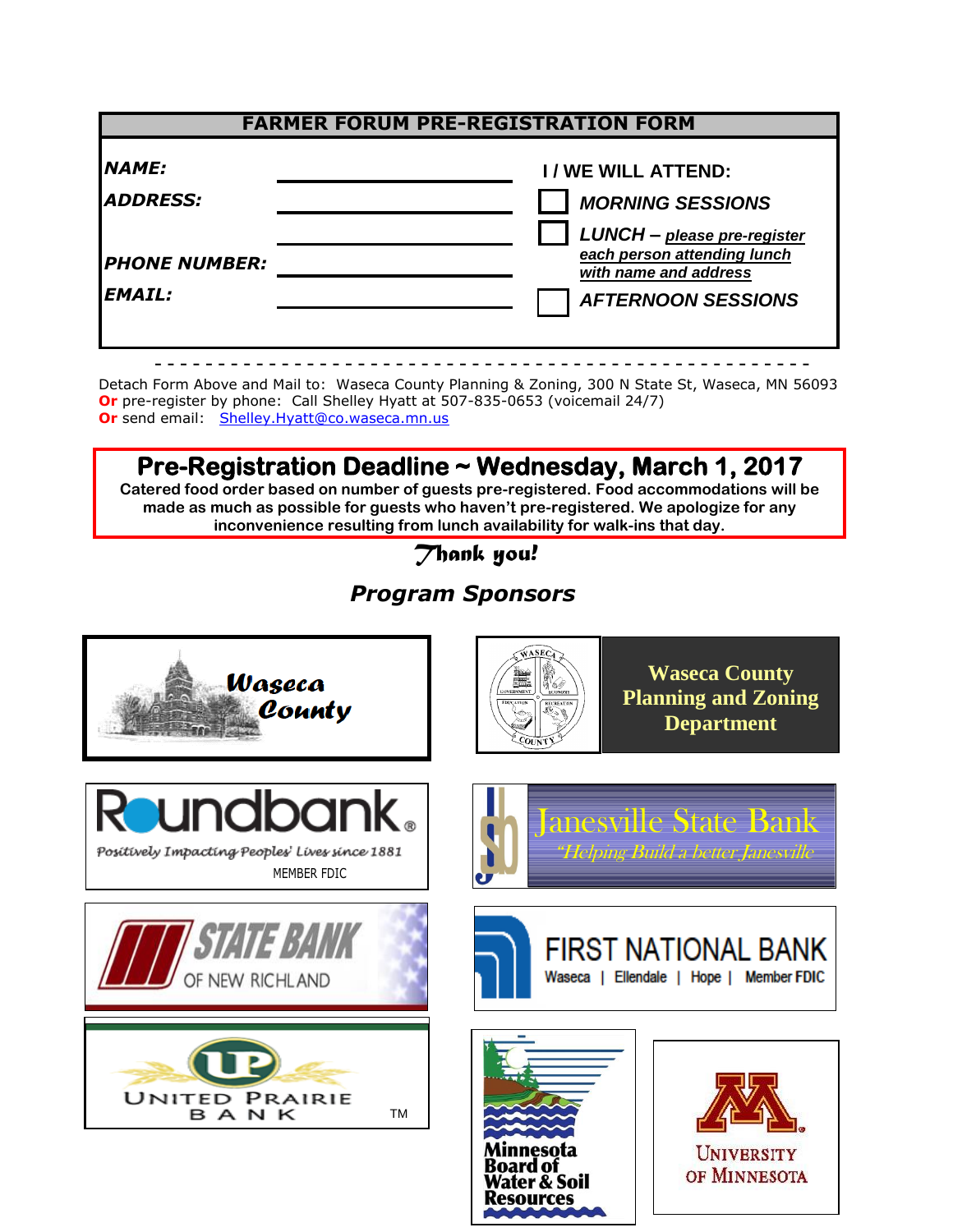![](_page_2_Picture_2.jpeg)

#### *~ Tom Gile, Buffer and Soil Erosion Program Coordinator, Minnesota Board of Water and Soil Resources*

Tom grew uSRQKLVQFOHTGDLUIDUPLQWheastern Minnesota, where he farmed, fished, and refined his passion for the outdoors. A 2006 graduate of St. Cloud State University, he received degrees in Meteorology and Hydrology. Following his graduation, he spent one year working as an engineering technician with the Area 6 Technical Service Area out of the Blue Earth County Soil and Water Conservation District office. After this, he spent five years as a Regulatory &RRUGLQDWRUDWWKH&RRQ&UHHNDWHUVKHGLVWULFWFRRUGLQDWLQJWKHLVWULFWW administration of the Minnesota Wetland Conservation Act, and the public drainage systems. The past two and a half years, Tom has been with the Board of Water and Soil Resources; first as a Board Conservationist, and was hired as the Buffers and Soil Erosion Program Coordinator in December of 2015.

#### **The Forever Green Initiative ± Developing New Crops and High-Efficiency Cropping Systems**

#### *~ Don Wyse, Professor – Department of Agronomy and Plant Genetics and Co-Director of the Center for Integrated Natural Resources and Agricultural Management, University of Minnesota*

Don Wyse is a professor at the University of Minnesota with a research focus on invasive weed biology and ecology, diversification of cropping systems, weed management in annual and perennial cropping systems, and selection and breeding of winter annual and perennial crops. Dr. Wyse received his Ph.D at Michigan State University in 1974. He has been working with the development of the next generation of Minnesota crops using plant genomics for the past 20 years, with the Forever Green Initiative being recognized as a formal initiative for the past 7 years. Projects currently underway include development of Kernza/intermediate wheatgrass, Field Pennycress, Camelina, and Native American hazlenuts.

![](_page_2_Picture_8.jpeg)

#### **Wetlands for Water Quality and Hydrologic Benefit**

#### *~ Chris Lenhart, Professor – Department of Bioproducts and Biosystems Engineering, University of Minnesota*

Chris Lenhart is a research professor with the ecological engineering group with the Bioproducts & Biosystems Engineering Department at the University of Minnesota. His research involves stream and wetland restoration as well as watershed management particularly in agricultural settings. He and a group of researchers designed, modeled and have monitored a treatment wetland in Martin County, Minnesota since 2013. Beyond southern Minnesota he has a wetland mesocom lab on the St. Paul campus and has studied restored and treatment wetlands in the wester Lake Eris Basin of Ohio. Originally from Defiance, Ohio, Dr. Lenhart has degrees from the University of Notre Dame, UW-Madison, and the University of Minnesota.

![](_page_2_Picture_12.jpeg)

#### **Certification Program**

*~ Bill Fitzgerald, Minnesota Agricultural Water Quality Certification Program Field Operations and Training Coordinator, Minnesota Department of Agriculture*

Bill is originally from Iowa where he worked as a district technician in both Dickinson and Emmet Counties, as well as a Field Specialist with the Iowa CREP program where he covered 9 counties in the northwest part of the state. He then moved over to NRCS where he has held positions as a soil con and soil con tech in Iowa, Hawaii and Minnesota. For the past three years, he has been with the Minnesota Department of Agriculture working to develop and implement the Agriculture Water Quality Certification Program. Bill has a BS in biology from Briar Cliff University in Sioux City as well as an Associates in Geographic Information Systems Technology from Iowa Lakes Community College and Graduate study in Environmental Health and Water Quality at University RI0LQQHVRWDW6FKRRORI3KOLF Health.